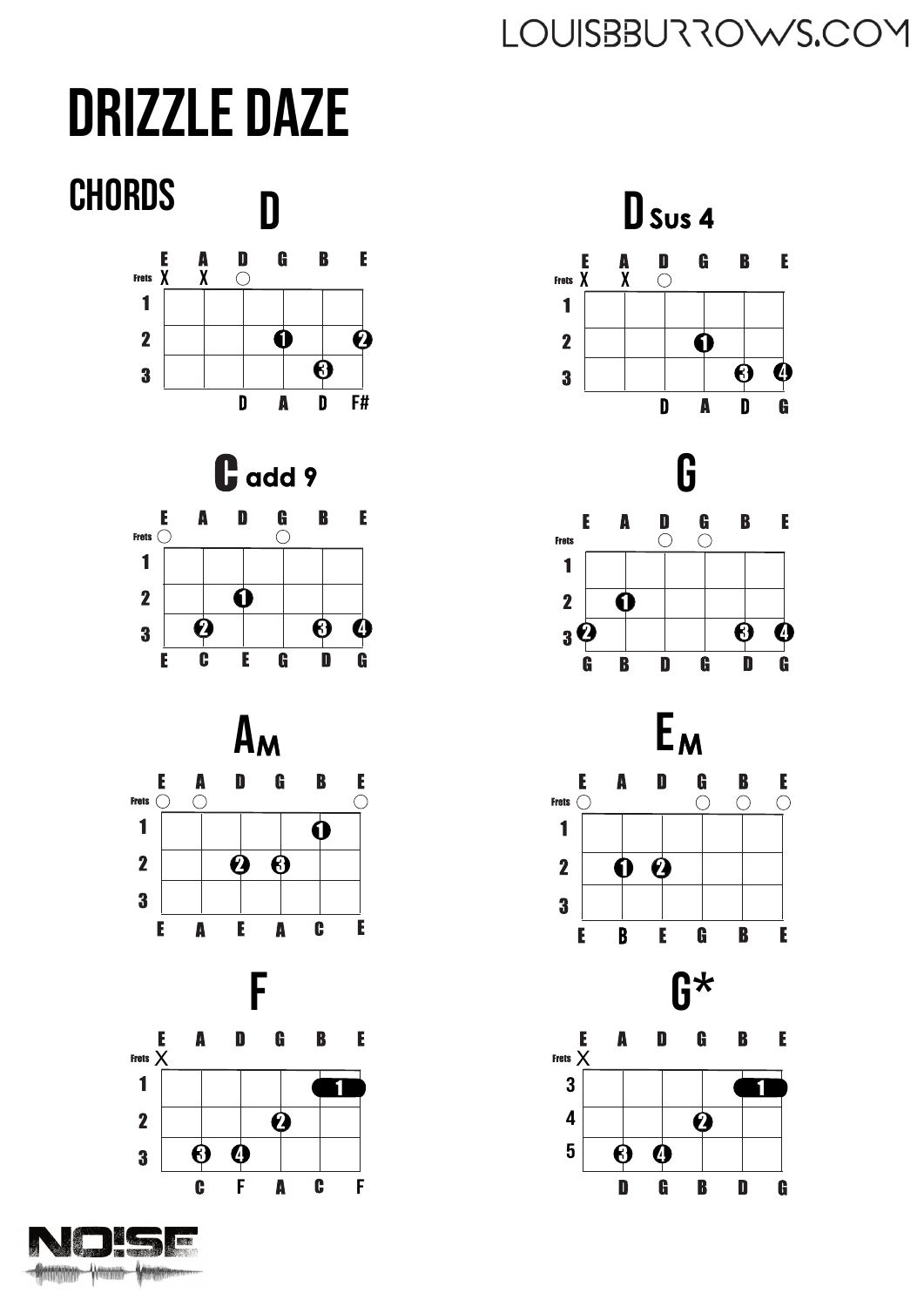# Drizzle Daze

### Fingerpicking guide:



Moon hangs high, as I reach she embraces me. Restlessness I can't sleep, thoughts unreeling Dulcet tones, voices soft, I can't shake this feeling.

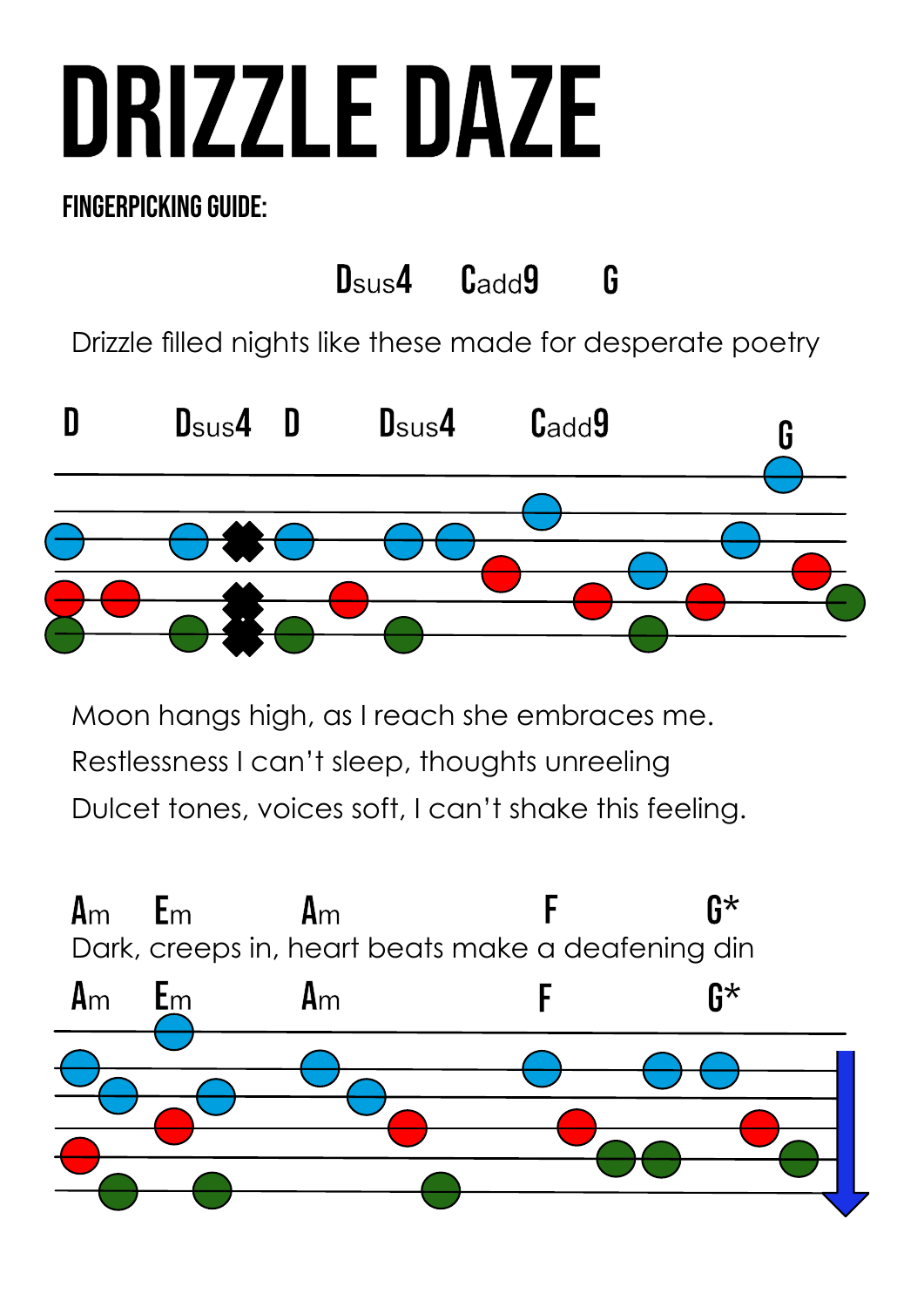# Drizzle Daze

#### **Standard tuning**

**Verse (D, Dsus4, D, Dsus4, Cadd9, G) bouncy fingerpicked rhythm** Drizzle filled, Nights like these. Made for, desperate poetry.

.

Moon hangs high As I reach It embraces me.

Restlessness, I can't sleep. My mind is unreeling

Voices soft, Dulcet tone I can't shake this feeling.

#### **Pre chorus (Am E, Am F - G\*)** Dark creeps in, Heartbeats make a deafening din.

#### **Chorus (G, D, E, Cadd9) strummed rhythm**

I hammer out these chords As I wail my soul drips forth Buried in these words The tell tale sign of an inner war.

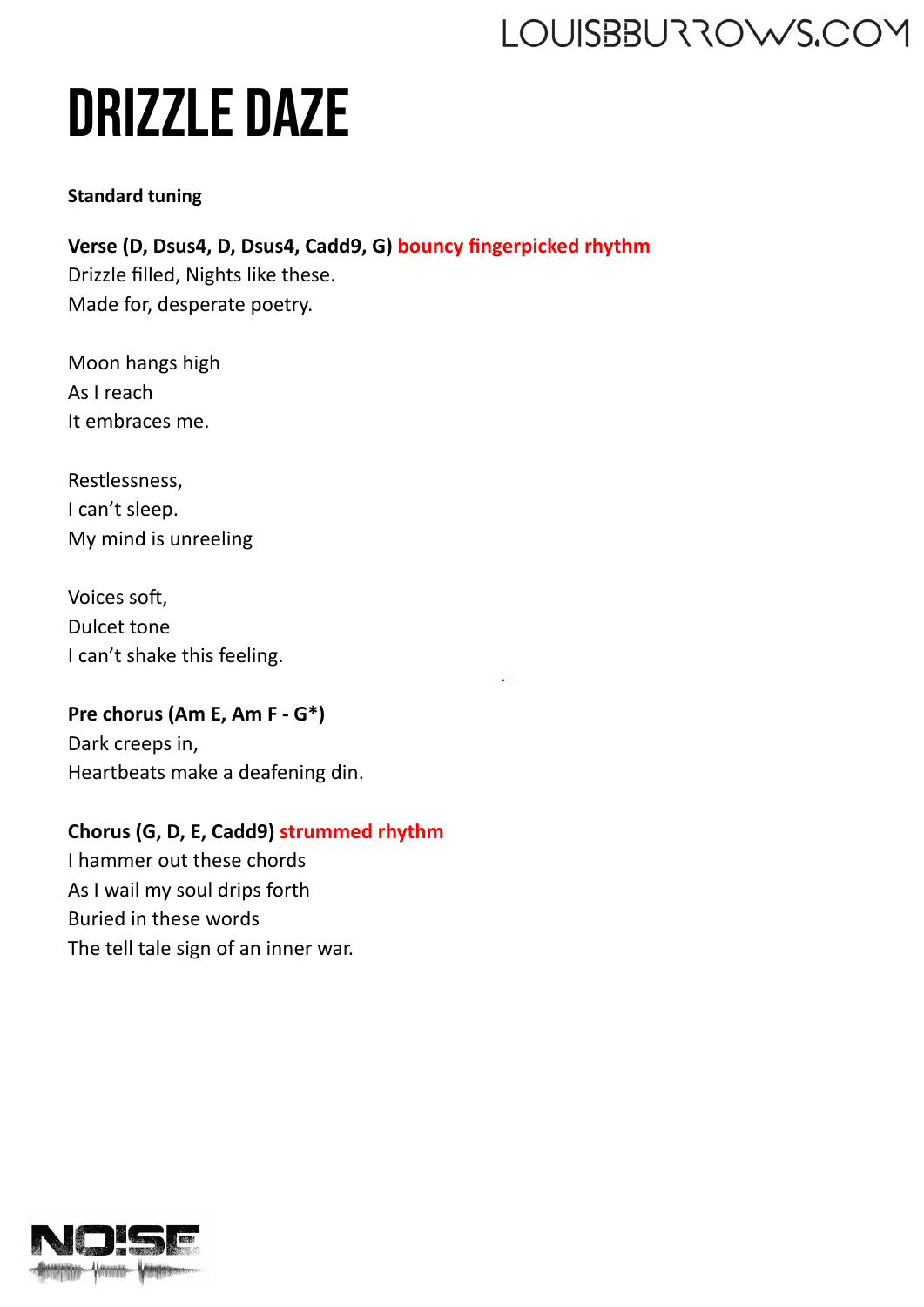.

# Drizzle Daze

#### **Verse (D, Dsus4, D, Dsus4, Cadd9, G) bouncy fingerpicked rhythm** .

Autumn leaves Hang from the tree. Swaying in the breeze.

Heard her voice Cross the sea, I picture her with ease.

Canvas of emptiness My cold white ceiling

What once was said, Brought disbelief But baby, I believe it.

**Pre chorus (Am E, Am F - G\*)** Dark creeps in, Heartbeats make a deafening din.

#### **Chorus (G, D, E, Cadd9) strummed rhythm**

I hammer out these chords As I wail my soul drips forth It's buried in these words The tell tale signs of an inner war.

**Break down 1 (Cadd9, Dsus 4) x 4 strummed rhythm** Empty Words carry little weight now. **Break down 2 (Am E, F, G\*) fingerpicked** I told my part, torn apart Better days are yet to come **(Am E, F, G\*, F, C, G) fingerpicked** I told my part, I broke her heart Pray for nights like these.